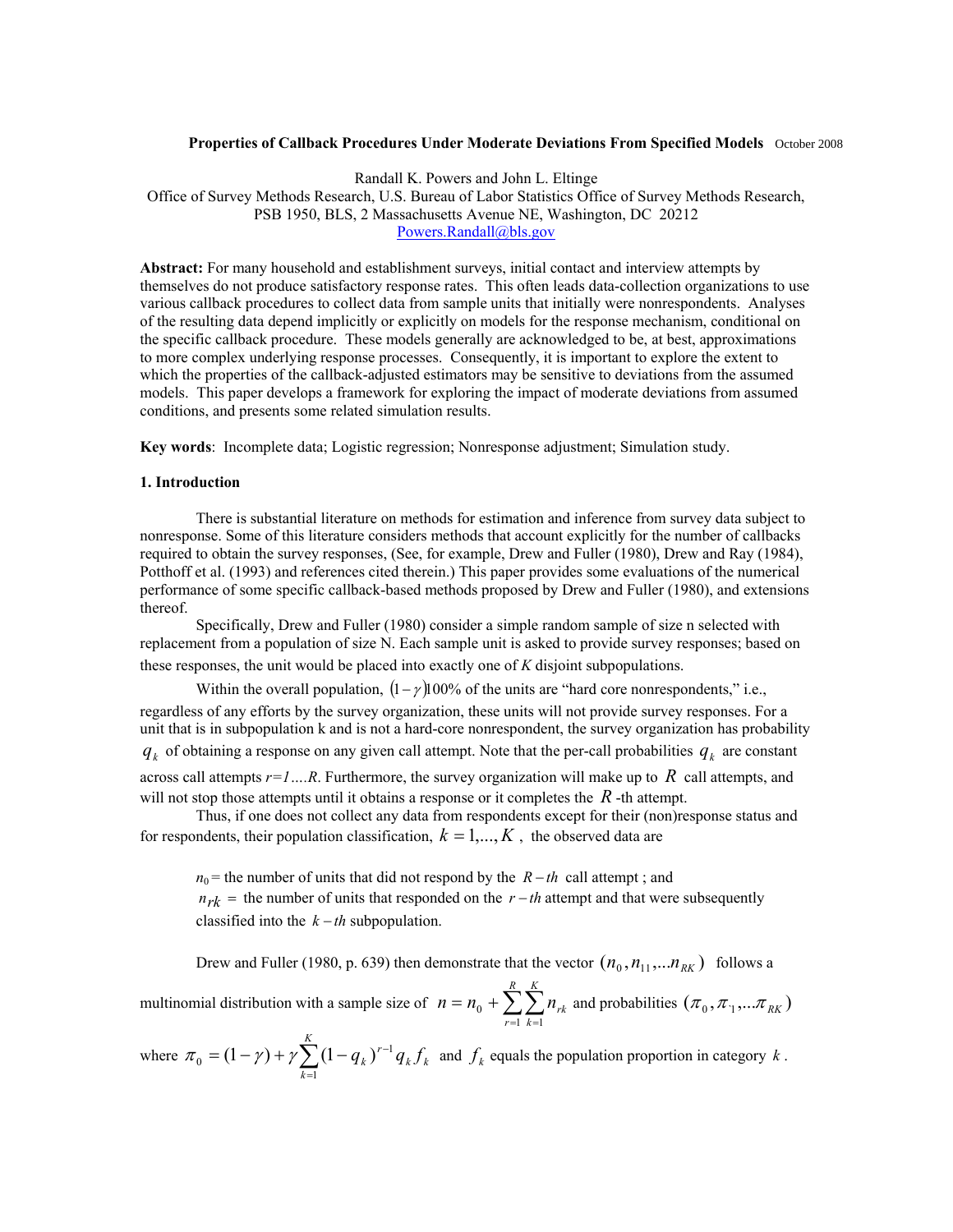For our current discussion, we will treat the terms  $f_k$  as known (e.g, from a recent population census or administrative record source) and focus on estimation of the (non)response-process parameters  $\gamma$ ,  $q_1$ ,  $q_2$ ,  $q_3$ ,  $q_4$ . For such cases, arguments in Drew and Fuller (1980, p. 639) indicate that the loglikelihood function for the aforementioned multinomial is

$$
n_0 \ln(\pi_0) + \sum_{r=1}^{R} \sum_{k=1}^{K} \{n_{RK} \ln(\pi_{RK})\}
$$
 (1.1)  
where  $\pi_{rk} = \gamma \left(1 - q_k\right)^{r-1} q_k f_k$  and  $\pi_0 = (1 - \gamma) + \sum_{k=1}^{K} \left[\left(1 - q_k\right)^{R-1}\right] f_k$ . Algebraic

simplification indicates that expression  $(1.1)$  equals

$$
n_0 \ln \left\{ (1 - \gamma) + \gamma \sum_{k=1}^K \left( 1 - q_k \right)^2 f_k \right\} + \sum_{k=1}^K \left\{ n_{1k} \ln \left( f_k \gamma_{qk} \right) + n_{2k} \ln \left( f_k \gamma_{qk} \left( 1 - q_k \right) \right) \right\}
$$
(1.2)

In the remainder of this paper we consider performance of maximum-likelihood point estimators based on the maximization of expression (1.1). Section 2 outlines the primary steps followed in this simulation study, reports results for sample sizes that are relatively large, i.e., *n=*250, 500, and 1000, and reports results for more modest sample sizes, *n=*50 and 100. Section 3 presents extensions of Sections 2 to cases involving misspecified logistic regression models. Section 4 reviews the main conclusions obtained from this simulation work and highlights some areas for future research.

# **2. Simulation-Based Evalulation of Estimators of**  $(\gamma, q_1, q_2, q_3, q_4)$

### **2.1 Design of the Simulation Study**

For this section, we restricted attention to the case in which  $K = 4$ ,  $R = 2$  and  $f_1 = f_2 = f_3 = f_4 = 0.25$ . Thus, there are five parameters,  $\gamma$ ,  $q_1$ ,  $q_2$ ,  $q_3$ , and  $q_4$  that are to be estimated, each contained in the interval (0,1) . We study cases with *n=*50, 100, 250, 500*,* and 1000, with 1000 replicates in each case.

For this study, we set each of the true parameter values  $\gamma$ ,  $q_1$ ,  $q_2$ ,  $q_3$  and  $q_4$  equal to 0.8. Using PROC IML, a SAS dataset with 1000 replicates is first generated. Each observation contains a count for the nine categories  $(n_0, n_{11}, ... n_{24})$  derived from the generation of a multinomial random vector based on the assigned parameter values.

We used the SAS procedure PROC NLP to maximize the log-likelihood expression (1.2) with respect to the unknown parameters  $\gamma$ ,  $q_1$ ,  $q_2$ ,  $q_3$  and  $q_4$  given the known population fractions  $f_1$  through  $f_4$  and the observed counts  $n_0$ ,  $n_{11}$ ,..., $n_{24}$ . With the exceptions noted below, we initialize iterations for PROC NLP parameter values equal to the idealized values 0.8. We carried out related simulation runs with initial parameter values randomly selected from the interval (0,1) , but results are not detailed here.

#### **2.2 Numerical Results for Large Sample Sizes**

We studied a number of different Non-Linear Programming (NLP) techniques. For large samples with  $n$  > = 250, the standard large-sample properties were generally satisfied, both for point estimators and for confidence interval estimators.

The numerical maximization techniques included the Newton-Raphson, the Newton-Raphson with Ridging, the Quasi-Newton, and the Conjugate-Gradient optimization techniques. In addition, we explored six different variance-estimation options included in PROC NLP.. Finally, we considered two different methods (Profile Likelihood and WALD) for construction of confidence intervals. For detailed discussion of these computational methods, see sections 28, 38, and 39 of SAS Institute (2002-2005).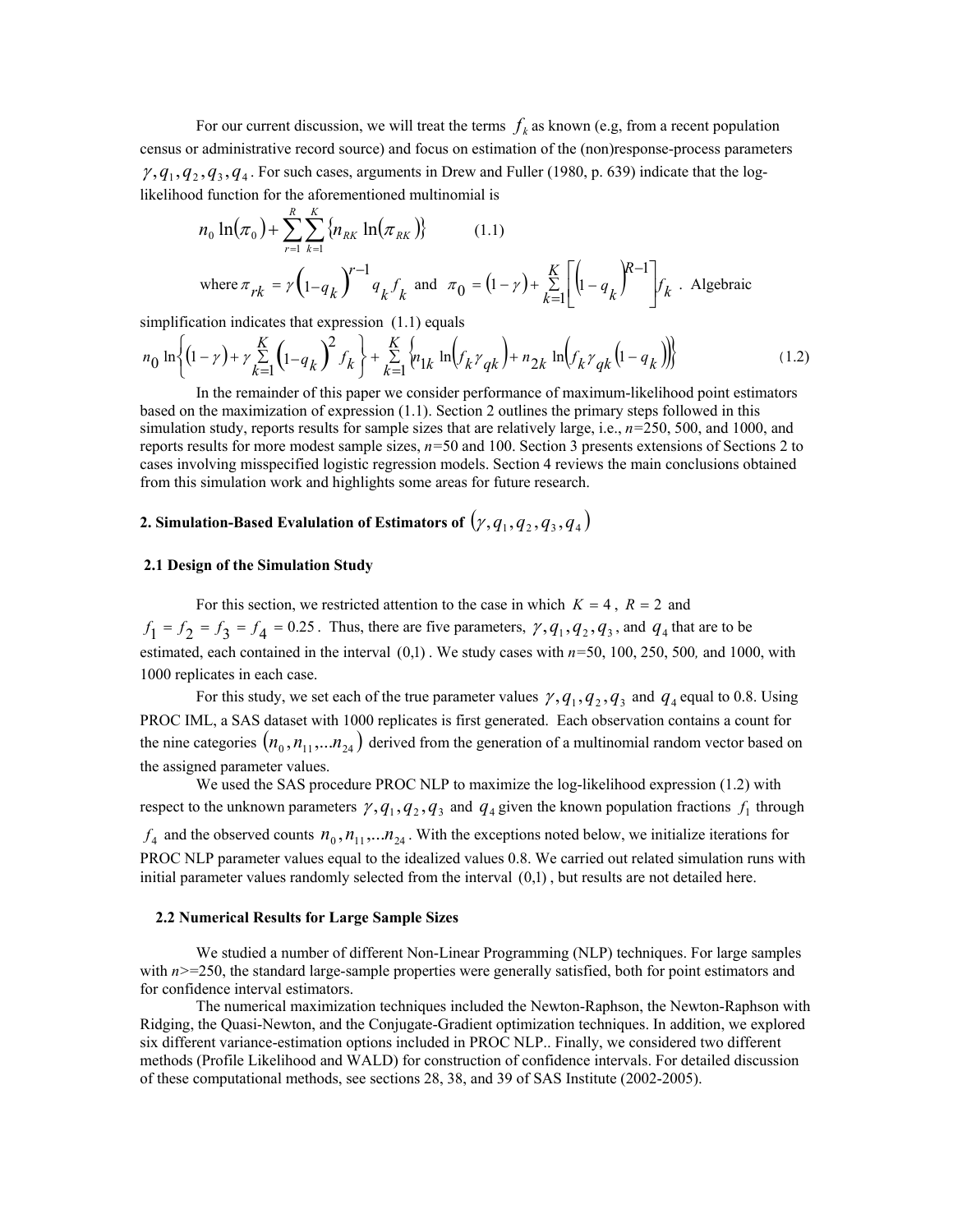#### **2.3. Performance of Point Estimation Methods With Moderate Sample Sizes**

 Subsection 2.2 reported results for relatively large sample sizes: *n*=250, 500, and 1000. We also studied the properties of the same estimation procedures with  $n=50$  and 100, and encountered the following numerical issues. First, when we allowed PROC NLP to initialize from a randomly selected starting point  $\left(\gamma^{(0)}, q_1^{(0)}, q_2^{(0)}, q_3^{(0)}, q_4^{(0)}\right) \in [0,1]^5$  $\left(\gamma^{(0)}, q_1^{(0)}, q_2^{(0)}, q_3^{(0)}, q_4^{(0)}\right) \in [0,1]^5$ , the resulting computed estimators varied widely, depending

on the initial value. Second, for confidence interval computations we were unable to obtain confidence intervals with two of the techniques, and the two that did produce them produced intervals that were very wide. Third, we examined the numerical iterations obtained for one particular replicate for *n* = 100 . This particular replicate number 558 was chosen because even when the idealized starting values of

 $\gamma$ ,  $q_1$ ,  $q_2$ ,  $q_3$  and  $q_4$  equal to 0.8 were used, the resulting computed estimates of  $q_3$  and  $q_4$  (0.9999 and 0.6123), respectively, were far from the true values equal to 0.8.

Table 1 presents each of the 32 iterations produced by PROC NLP for replicate 558 with initial values of 0.8 for each parameter. Note especially from Table 1 that the numerical values of the point estimates and the objective function are almost constant for iterates 9 through 27; and that the values for  $q_1$ , *q2*, and *q 4* change substantially between iterates 27 and 32. This numerical phenomenon is not uncommon in optimization. See e.g., Kennedy and Gentle (1980), p. 437.

Figure 1 displays the likelihood surface for replicate 558, with  $\hat{\gamma} = 0.7669$ ,  $\hat{q}_1 = 0.8259$ , and  $\hat{q}_3$  = 0.999999983 (equal to the numerical values for these parameters provided in the final row of Table 1) and with  $(q_2, q_4)$  allowed to vary over the rectangle [0.80, 0.90] x [0.60, 0.90] that contains the final point estimates  $(\hat{q}_2, \hat{q}_4)$  =  $(0.890470816, 0.61231573)$ . The likelihood values (displayed on the vertical axis and labeled "log-likelihood") do not follow a simple quadratic-surface pattern generally used for largesample approximations in likelihood-based point estimation and inference theory. Instead Figure 1 displays a local maximum near the point  $(q_2, q_4) = (0.854, 0.687)$ , a ridge that includes the abovementioned point, and a global maximum for the likelihood with  $q_2$  and  $q_4$  having values greater than 0.8.

In addition, Figure 2 displays the likelihood surface in a neighborhood of the final point estimates  $(\hat{q}_2, \hat{q}_4) = (0.890470816, 0.61231573)$  with  $(\gamma, q_1, q_3)$  fixed at the final point estimates (0.7669314, 0.825864053, 0.999999983). Comparisons of Figures 1 and 2 indicate that the local maximum of the likelihood function in Figure 2 is substantially smaller than the local and global maxima displayed in Figure 1. Thus, when applied to data from replicate 558, with idealized initial values

 $(\gamma, q_1, q_2, q_3, q_4) = (0.8, 0.8, 0.8, 0.8, 0.8)$  the PROC NLP algorithm converges to the relatively small local maximum displayed in Figure 2, rather than the larger local maximum or the global maximum beyond the boundaries of Figure 2.

## **3. Performance Under Mis-Specified Logistic Regression Models**

#### **3.1 Description of Models and Simulation Methods**

Section 2 presented results for estimation of the parameter vector  $(\gamma, q_1, q_2, q_3, q_4)$  with the subpopulation proportions  $f_k$  known and the subpopulation-level response probabilities  $q_k$  treated as constants.

However, the callback literature uses more elaborate models that depend on the relationship between the probability of response and the observed auxiliary variables. This literature acknowledges that these are only approximations to the true probability model. For the remainder of the paper, we study the extent to which some estimation methods may be sensitive to differences between the true model and the model we actually use for estimation.

In our earlier simulation work, we used a simple version of the Drew and Fuller model in which the per-call response probability  $q_k$  depended only on the subpopulation membership of our sample unit.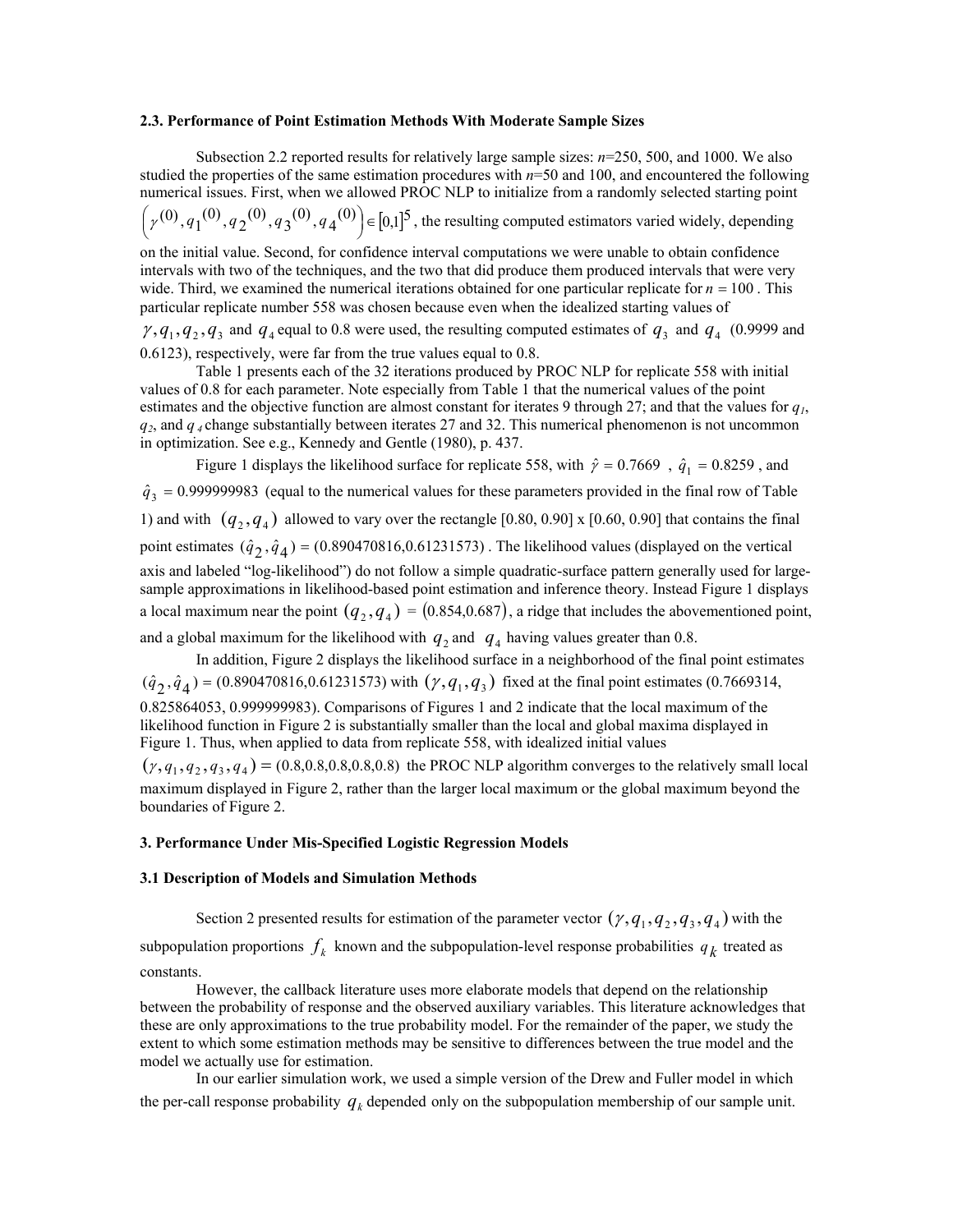Drew and Fuller (1980) also consider cases in which the *q* terms vary within subpopulations as quadratic functions of a predictor variable *X*:

$$
q(X) = \beta_0 + \beta_1 X + \beta_2 X^2
$$
 (3.1)

For the current section, we replaced the Drew-Fuller quadratic regression model (3.1) with a quadratic logistic regression model

$$
\log[q(X)/{1-q(X)}\] = \beta_0 + \beta_1 X + \beta_2 X^2
$$
\n(3.2)

where  $\beta_0$ ,  $\beta_1$  and  $\beta_2$  are fixed coefficients and *X* is a known predictor variable. As in Section 2, we used  $\gamma = 0.8$ , and  $R=2$ . In addition, we used *X* generated from a normal distribution with mean equal to 0 and standard deviation equal to 0.5. We then partitioned the population into  $K=8$  groups. Group member ship was determined by whether a given unit had its *X* value contained in the intervals *[-∞, x0.125], [x0.25 , x0.375],*   $(x_{0.375}, x_{0.5}]$ ,  $(x_{0.5}, x_{0.625}]$ ,  $(x_{0.625}, x_{0.75}]$ ,  $(x_{0.75}, x_{0.875}]$ ,  $(x_{0.875}, ∞)$ , respectively, where  $x_{\alpha}$  is defined to equal

the q-th quantile of the N(0,0.25) distribution. Thus,  $K=8$  and  $f_k = 0.125$  for each  $k=1,...,8$ .

Also, in a logistic regression extension of Drew and Fuller (1980, p. 639) , we defined  $q_k = \exp(L_k)/\left\{1 + \exp(L_k)\right\}$  where  $L_k = \beta_0 + \beta_1 A_k + \beta_2 A_k^2$  and  $A_k$  equals the  $(k-0.5)/K$  quantile of the Ν(0,0.25) distribution.

Based on model (1.1) with value  $q_k$  determined by expression (3.2) and specified coefficient vectors  $(\beta_0, \beta_1, \beta_2)$  equal to  $(0, 0.25, 0.01)$ ,  $(0, 0.25, 0.10)$  or  $(0, 0.25, 0.50)$ , we computed the resulting probability vectors  $\pi_{\beta} = (\pi_{\beta 0}, \pi_{\beta 11}, \dots \pi_{\beta 28})$ . For each of the sample sizes *n*=250, 500, 1000, we generated 1000 independent random vectors  $(n_0, n_{11}, \ldots, n_{28})$  according to a multinomial  $(n, \pi_{\beta})$  distribution.

For each generated random vector  $(n_0, n_{11}, \ldots, n_{28})$ , we then fit two models: the correctly specified quadratic logistic model (3.2) and the incorrectly specified linear logistic model

 $\log[q(X)/{1-q(X)}] = \beta_0 + \beta_1 X$  (3.3) In all cases, we used PROC NLP to compute the resulting vector of point estimators  $(\hat{\gamma}_A, \hat{\beta}_{0A}, \hat{\beta}_{1A}, \hat{\beta}_{2A})$  for model (1.1)-(3.2) and  $(\hat{\gamma}_B, \hat{\beta}_{0B}, \hat{\beta}_{1B})$  for model (1.1)-(3.3).

### **3.2 Numerical Results for Large Sample Sizes**

Table 2 displays results for the mean, standard deviation, mean squared error and quantiles of  $\hat{\gamma}$ for each combination of  $n= 1000$ , and  $\beta_2 = 0.01, 0.10$  and 0.50, and based on inclusion or exclusion, respectively, of  $\beta_2$  from the fitted model. Note especially that except for the case in which  $\beta_2 = 0.50$ , the mean squared errors for  $\hat{\gamma}$  are smaller (usually slightly smaller) for the misspecified model (1.1)-(3.3) relative to the correctly specified model  $(1.1)$ - $(3.2)$ . Thus, for the cases studied here, misspecification of the logistic regression model appears to have a relatively small impact on the performance of  $\gamma$ , the estimator ^ of the proportion of the population outside the hard-core nonresponse group. Qualitatively similar conclusions applied to numerical results for *n=*250 and 500, which are not presented here in detail.

To study further the effect of model misspecification, we computed the true response probabilities  $p_k = \gamma \exp\{L_k\}/\{1 + \exp(L_k)\}\$  where  $L_k = \beta_0 + \beta_1 A_k + \beta_2 A_k^2$ ; the estimated probabilities based on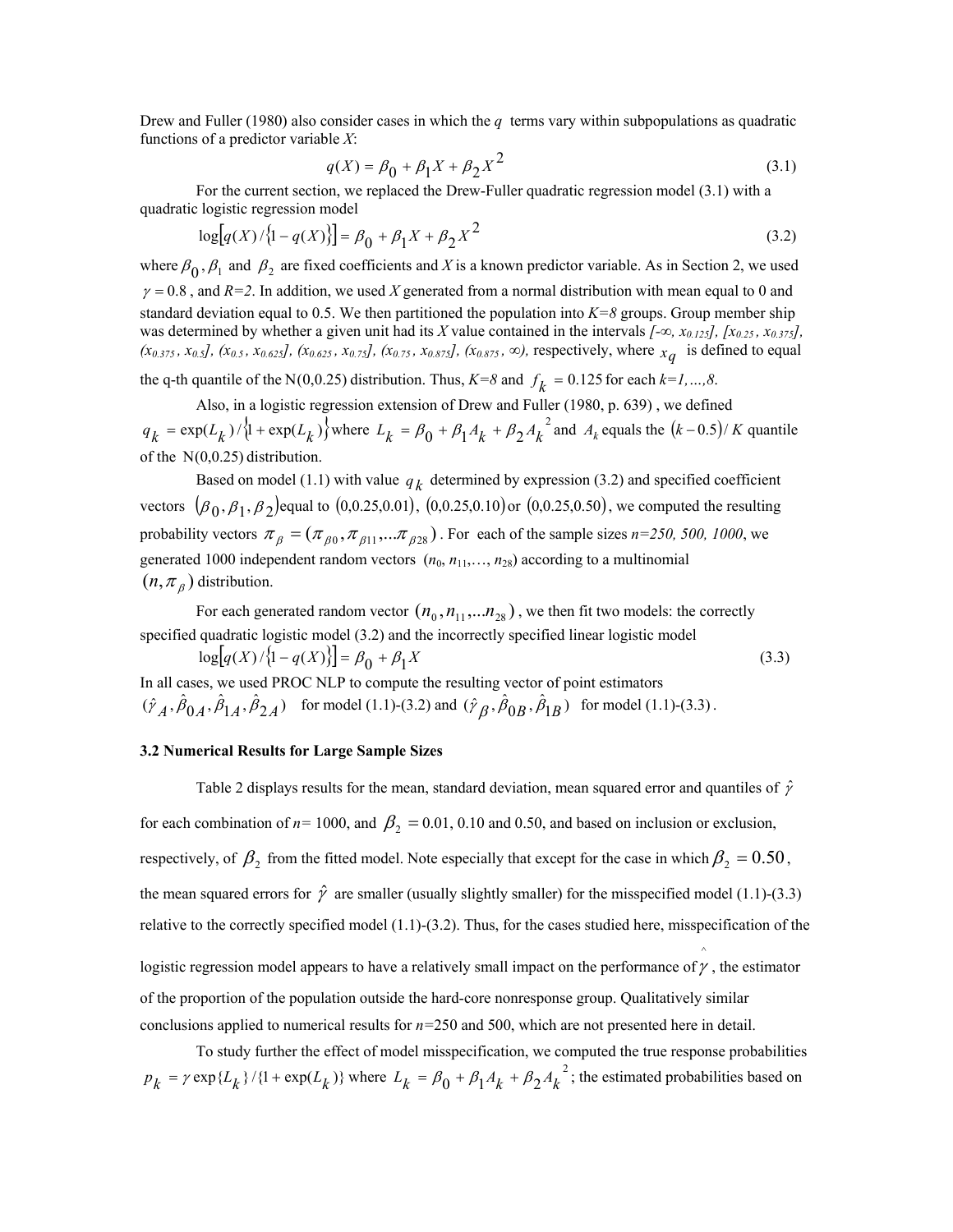the correctly specified model fit  $\hat{p}_{k r A} = \exp(\hat{L}_{k r A}) / \{1 + \exp(\hat{L}_{k r A})\}$  where

2  $\hat{L}_{kA} = \hat{\beta}_{0rA} + \hat{\beta}_{1rA}A_k + \hat{\beta}_{2rA}A_k^2$  and the estimated probabilities based on the incorrectly specified model fit  $\hat{p}_{krB} = \exp(\hat{L}_{krB}) / \{1 + \exp(\hat{L}_{krB})\}$  where  $\hat{L}_{krB} = \hat{\beta}_{0rB} + \hat{\beta}_{1rB}A_k$ .

In the notation above, the subscript *r* refers to the *r-th* replication in our simulation study.

We then computed the differences  $d_{k rA} = \hat{p}_{k rA} - p_k$  and  $d_{k rB} = \hat{p}_{k rB} - p_k$ 

for each  $k=1, 2, ..., 8$  and for each combination of  $n=250, 500, 1000$  and  $\beta_2 = 0.01, 0.10$ , and 0.50. Table 3

shows the resulting simulation based means  $\overline{d}_{k,A} = (1000)^{-1} \sum_{r=1}^{1000}$ 1  $_{A} = (1000)^{-1}$  $\overline{d}_{k,A} = (1000)^{-1} \sum_{r=1}^{1000} d_{krA}$  and  $\overline{d}_{k,B} = (1000)^{-1} \sum_{r=1}^{1000}$ 1  $_{B}=(1000)^{-1}$ *r*  $d_{k.B} = (1000)^{-1} \sum d_{krB}$ 

for the cases  $\beta_2 = 0.01, 0.10,$  and 0.50 and for  $k = 1,...,8$ . The corresponding true probabilities,  $p_k$  are also displayed in each table.

Note that the estimated biases  $\overline{d}_{k,A}$  and  $\overline{d}_{k,B}$  are small relative to  $p_k$  for  $\beta_2 = 0.01$ , and are still fairly small for  $\beta_2 = 0.10$ . However, for  $\beta_2 = 0.50$ , the estimated biases  $\overline{d}_{k,B}$  for the misspecified model case are no longer small relative to  $p_k$ , especially for the tail-quantile groups 1 and 8.

## **4. Discussion**

## **4.1 Summary of Results**

This paper has studied some properties of maximum-likelihood estimators arising from a nonresponse-callback model developed by Drew and Fuller (1980). Section 2 considered a relatively simple form of the model, with primary emphasis on the estimators  $\hat{\gamma}$  (the proportion of the population not classified as "hard-core nonrespodents") and  $\hat{q}_k$  (the per-call response probability for sample units in subpopulation *k*). For relatively large sample sizes, the point estimators  $\hat{\gamma}$  and  $\hat{q}_k$ , and associated confidence interval estimators, had properties that were generally consistent with standard large-sample theory. For relatively small sample sizes, however (e.g. *n*=50 or 100), the likelihood surface was irregular in a substantial number of cases, leading to issues related to multiple local maxima and boundary-case global maxima.

Section 3 considered a more complex case, in which the units that were not "hard-core nonrespondents" had response probabilities that followed a logistic regression model with a link function that was a quadratic function of a single predictor *X*. The simulation work in Section 3 evaluated properties of point estimators for  $\gamma$  and for unit-level response probabilities under two models:

- (a) the correctly specified quadratic-logistic model; and
- (b) an incorrectly specified linear-logistic model

Comparison of results from cases (a) and (b) led to evaluation to the extent to which the estimators are sensitive to model misspecification.

## **4.2 Future Work**

The simulations work presented here could be extended to several additional evaluations of properties of estimators under callback models that are properly specified or mis-specified, respectively. Prominent examples include callback-adjusted estimators of population means, totals and related nonlinear parameters. In addition, one may evaluate the properties of the same estimators under: (1) a complex sample design; and (2) a callback design that depends on auxiliary data for all sample units, and that may involve additional interventions like change in collection mode or follow-up by specialists in conversion of relevant respondents. For example, many household and establishment surveys use designs that include stratification, multistage sampling, and unequal probabilities of selection.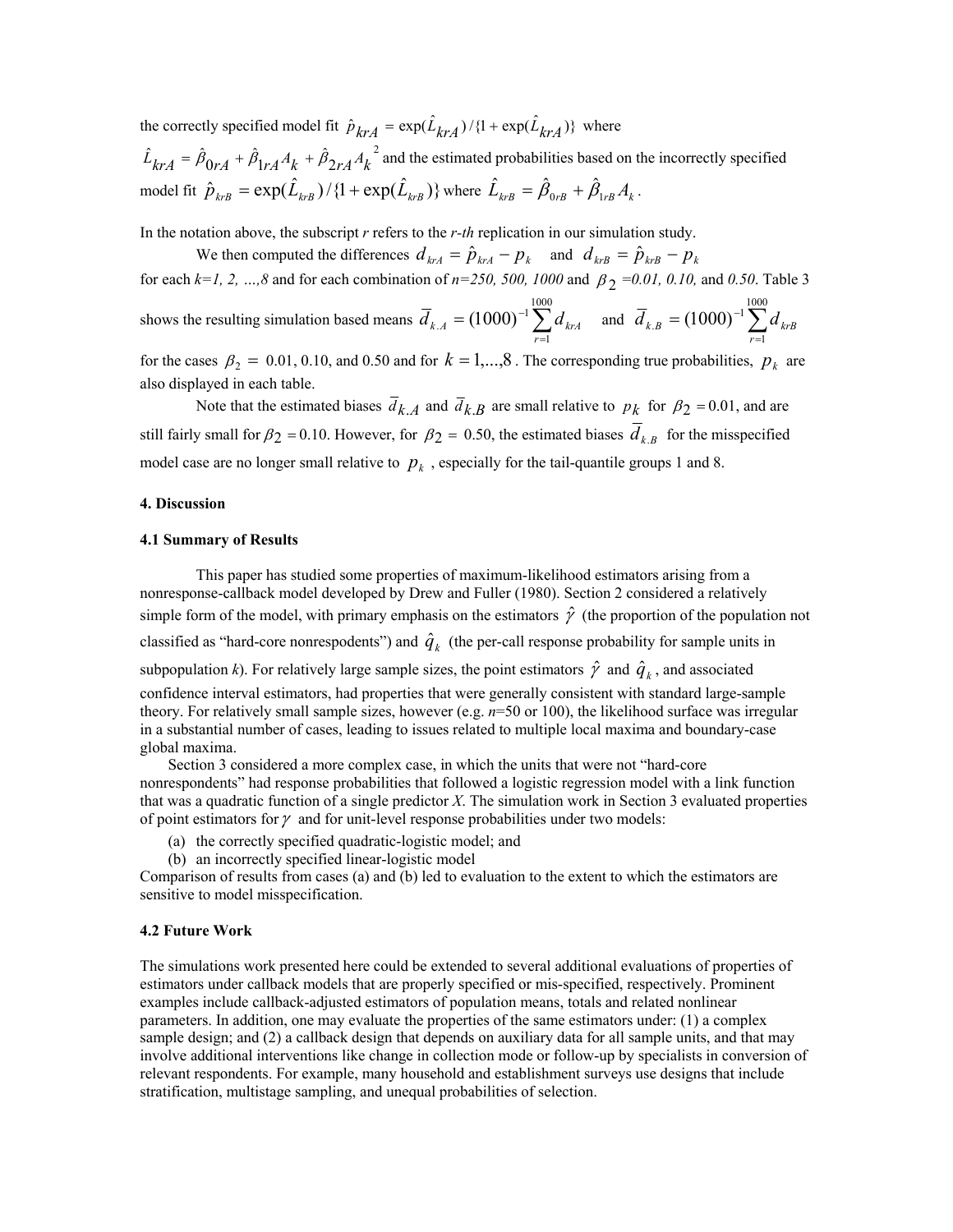## **Acknowledgments and Disclaimer:**

The authors thank Stuart Scott, Mark Prell and Daniell Toth for comments on an earlier version of this paper. The views expressed in this paper are those of the authors and do not necessarily reflect the policies of the Bureau of Labor Statistics.

#### **References:**

Drew, J. H. and Fuller, W. A. (1980). Modeling Nonresponse in Surveys with Callbacks. *ASA Proceedings of the Section on Survey Research Methods, American Statistical Association*, pp. 639- 642.

Drew, J. H. and Ray, G. (1984). Some Empirical Investigations of Nonresponse in Surveys with Callbacks. *ASA Proceedings of the Section on Survey Research Methods, American Statistical Association*, pp. 560-565.

Kennedy, W., and Gentle, J. (1980). *Statistical Computing*. New York: Marcel Dekker, Inc. Potthoff, Richard F., Manton, Kenneth G. and Woodbury, Max A. (1993). Correcting for Nonavailability Bias in Surveys by Weighting Based on Number of Callbacks. *Journal of the American Statistical Association,* 88, pp. 1197-1207.

SAS Institute Inc., SAS OnlineDoc? 9.1.3, Cary, NC: SAS Institute Inc., 2002-2005. http://support.sas.com/onlinedoc/913/getDoc/en/ormpug.hlp/nlp.htm Retrieved on September 9, 2008.

#### **Table 1: Iterations of PROC NLP with Initial Starting Points of 0.8**

| Iteration        | γ           | $q_I$       | q <sub>2</sub> | q <sub>3</sub> | $q_4$       | Log-likelihood |
|------------------|-------------|-------------|----------------|----------------|-------------|----------------|
| $\boldsymbol{0}$ | 0.8         | 0.8         | 0.8            | 0.8            | 0.8         | -187.7108716   |
| 1                | 0.798124342 | 0.800594735 | 0.800718235    | 0.82           | 0.8002368   | -187.3299358   |
| $\overline{c}$   | 0.792967528 | 0.801841563 | 0.807140666    | 0.854088797    | 0.794811743 | -186.5240792   |
| 3                | 0.781165147 | 0.803911994 | 0.821236984    | 0.913236762    | 0.778853691 | -184.9718122   |
| 4                | 0.780004406 | 0.804185146 | 0.822911747    | 0.921913086    | 0.776838353 | -184.758612    |
| 5                | 0.77668641  | 0.804684807 | 0.826667591    | 0.937910477    | 0.771714462 | -184.3330267   |
| 6                | 0.77557638  | 0.804880021 | 0.828049032    | 0.944119429    | 0.769835902 | $-184.1721235$ |
| 7                | 0.772475701 | 0.805218872 | 0.830979773    | 0.956074728    | 0.765519987 | -183.8458697   |
| 8                | 0.762817178 | 0.806534544 | 0.841345368    | 0.999955231    | 0.750526227 | -182.7008457   |
| 9                | 0.762817171 | 0.806534562 | 0.841345434    | 0.999959708    | 0.750526142 | -182.7007507   |
| 10               | 0.762816874 | 0.806534886 | 0.841346908    | 0.999972477    | 0.750524205 | -182.7004598   |
| 11               | 0.762815976 | 0.806535256 | 0.841349022    | 0.999983311    | 0.750521315 | -182.7001967   |
| 12               | 0.762814337 | 0.8065356   | 0.841351363    | 0.999993749    | 0.750517974 | -182.6999342   |
| 13               | 0.762814214 | 0.806535619 | 0.841351507    | 0.999994374    | 0.750517762 | -182.6999183   |
| 14               | 0.762814082 | 0.806535638 | 0.841351653    | 0.999994997    | 0.750517548 | -182.6999023   |
| 15               | 0.762813949 | 0.806535656 | 0.841351798    | 0.999995621    | 0.750517334 | -182.6998864   |
| 16               | 0.762813681 | 0.806535694 | 0.841352089    | 0.999996868    | 0.750516905 | -182.6998544   |
| 17               | 0.762813144 | 0.806535768 | 0.841352672    | 0.999999361    | 0.750516046 | -182.6997905   |
| 18               | 0.762813131 | 0.80653577  | 0.841352687    | 0.999999425    | 0.750516024 | -182.6997889   |
| 19               | 0.762813103 | 0.806535774 | 0.841352716    | 0.999999553    | 0.75051598  | -182.6997856   |
| 20               | 0.762813048 | 0.806535782 | 0.841352776    | 0.999999808    | 0.750515892 | -182.6997791   |
| 21               | 0.762813044 | 0.806535782 | 0.841352781    | 0.999999827    | 0.750515885 | -182.6997786   |
| 22               | 0.762813036 | 0.806535783 | 0.84135279     | 0.999999866    | 0.750515872 | $-182.6997776$ |
| 23               | 0.762813019 | 0.806535786 | 0.841352808    | 0.999999943    | 0.750515846 | -182.6997756   |
| 24               | 0.762813018 | 0.806535786 | 0.841352809    | 0.999999948    | 0.750515844 | -182.6997755   |
| 25               | 0.762813015 | 0.806535786 | 0.841352812    | 0.99999996     | 0.75051584  | -182.6997752   |
| 26               | 0.76281301  | 0.806535787 | 0.841352817    | 0.999999983    | 0.750515832 | -182.6997746   |
| 27               | 0.75725268  | 0.829074546 | 0.908111833    | 0.999999983    | 0.665848579 | -182.1898916   |
| 28               | 0.765442893 | 0.8262262   | 0.8935267      | 0.999999983    | 0.616961793 | -182.1092089   |
| 29               | 0.76691338  | 0.825870342 | 0.89056497     | 0.999999983    | 0.612353133 | $-182.1080021$ |
| 30               | 0.7669314   | 0.825864053 | 0.890470816    | 0.999999983    | 0.61231573  | $-182.1080014$ |
|                  | 0.7669314   | 0.825864053 | 0.890470816    | 0.999999983    | 0.61231573  | $-182.1080014$ |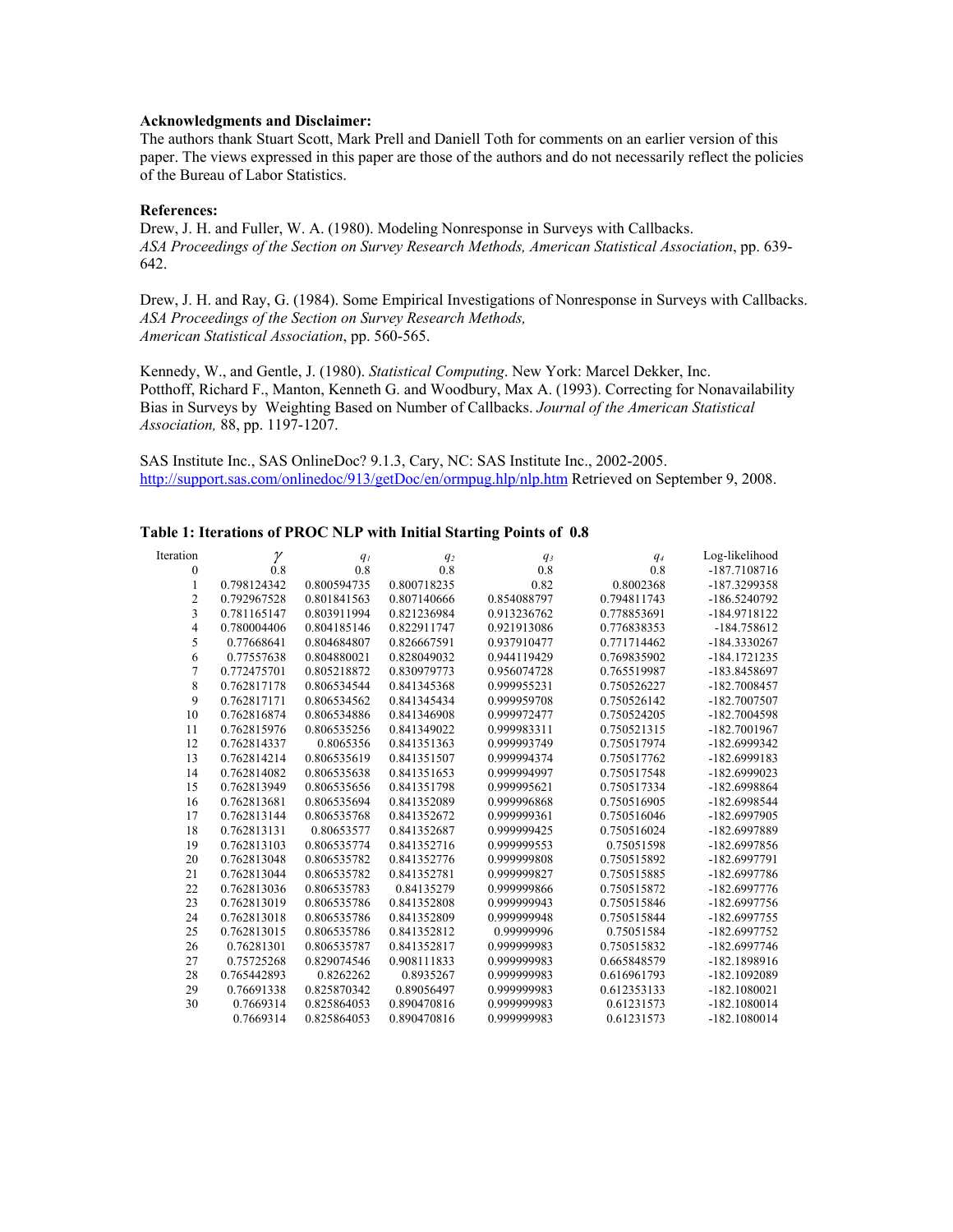| True<br>$\beta_2$ | Value | SampleSize $n$ | $\beta$ <sub>2</sub> in<br>estimated model | Mean    | Standard | $MSE=(Mean-8)^2$<br>Deviation <b>+Variance</b> | $q_{.05}$ | $q_{.25}$ | $q_{.50}$ | $q_{.75}$ | $q_{.95}$ |
|-------------------|-------|----------------|--------------------------------------------|---------|----------|------------------------------------------------|-----------|-----------|-----------|-----------|-----------|
| 0.01              |       | 1000           |                                            | .810673 | .05009   | .002624                                        | 738633    | .774378   | .805883   | .843706   | 897679    |
| 0.01              |       | 1000           |                                            | .808625 | .04989   | .002564                                        | .736384   | .773012   | .803033   | .840452   | .895482   |
| 0.10              |       | 1000           |                                            | .810168 | .04770   | .002379                                        | .740177   | .777672   | .803543   | .839627   | .896274   |
| 0.10              |       | 1000           |                                            | 805726  | .04755   | .002294                                        | .736436   | .772796   | .800243   | .834305   | 891577    |
| 0.50              |       | 1000           |                                            | .806844 | .03387   | .001197                                        | .754706   | .783063   | .805138   | .827515   | .863406   |
| 0.50              |       | 1000           |                                            | 782682  | .03033   | .001220                                        | .736899   | .761982   | .781228   | .801638   | .838138   |

Table 2: Properties of  $\hat{\gamma}$  Under Misspecified and Correctly Specified Models for Response Probabilities

Table 3: Differences Between Estimated Model Probability and True Probability for  $β_2=0.01, 0.10,$  and 0.50 with  $n=1000$ 

| True Value Sample<br>$\beta_2$ | Size NT | $\beta$ , in<br>model? | Mean $d_1$ | Mean $d_2$ | Mean $d_3$ | Mean $d_4$ | Mean $d_5$ | Mean $d_6$  | Mean $d_7$ | Mean $d_8$ |
|--------------------------------|---------|------------------------|------------|------------|------------|------------|------------|-------------|------------|------------|
| 0.01                           | 1000    |                        | $-0.00034$ | $-0.00048$ | $-0.00031$ | $-0.00022$ | $-0.00020$ | $-0.00022$  | $-0.00034$ | $-0.00162$ |
| 0.01                           | 1000    | N                      | $-0.00258$ | $-0.00014$ | 0.000769   | 0.001110   | 0.001052   | 0.000560    | $-0.00064$ | $-0.00403$ |
| 0.01                           |         | True P                 | 0.328769   | 0.357379   | 0.376068   | 0.392185   | 0.407914   | 0.424884    | 0.44573    | 0.480307   |
| 0.10                           | 1000    | Y                      | $-0.00080$ | 0.00014    | 0.000448   | 0.00045    | 0.00024    | $-0.00019$  | $-0.00098$ | $-0.00394$ |
| 0.10                           | 1000    | N                      | $-0.02571$ | 0.003131   | 0.012908   | 0.016263   | 0.015354   | 0.010071    | $-0.00199$ | $-0.03320$ |
| 0.10                           |         | True P                 | 0.370419   | 0.371432   | 0.380355   | 0.392630   | 0.408359   | 0.429165    | 0.459650   | 0.519971   |
| 0.50                           | 1000    | ıY                     | 0.00030    | $-0.00032$ | $-0.00092$ | $-0.00101$ | $-0.00074$ | $-0.000004$ | 0.001475   | 0.002417   |
| 0.50                           | 1000    | N                      | $-0.13315$ | 0.009448   | 0.060106   | 0.077939   | 0.074327   | 0.049064    | $-0.00757$ | $-0.12682$ |
| 0.50                           |         | True P                 | 0.550820   | 0.434261   | 0.399451   | 0.394609   | 0.410338   | 0.448095    | 0.51932    | 0.661116   |